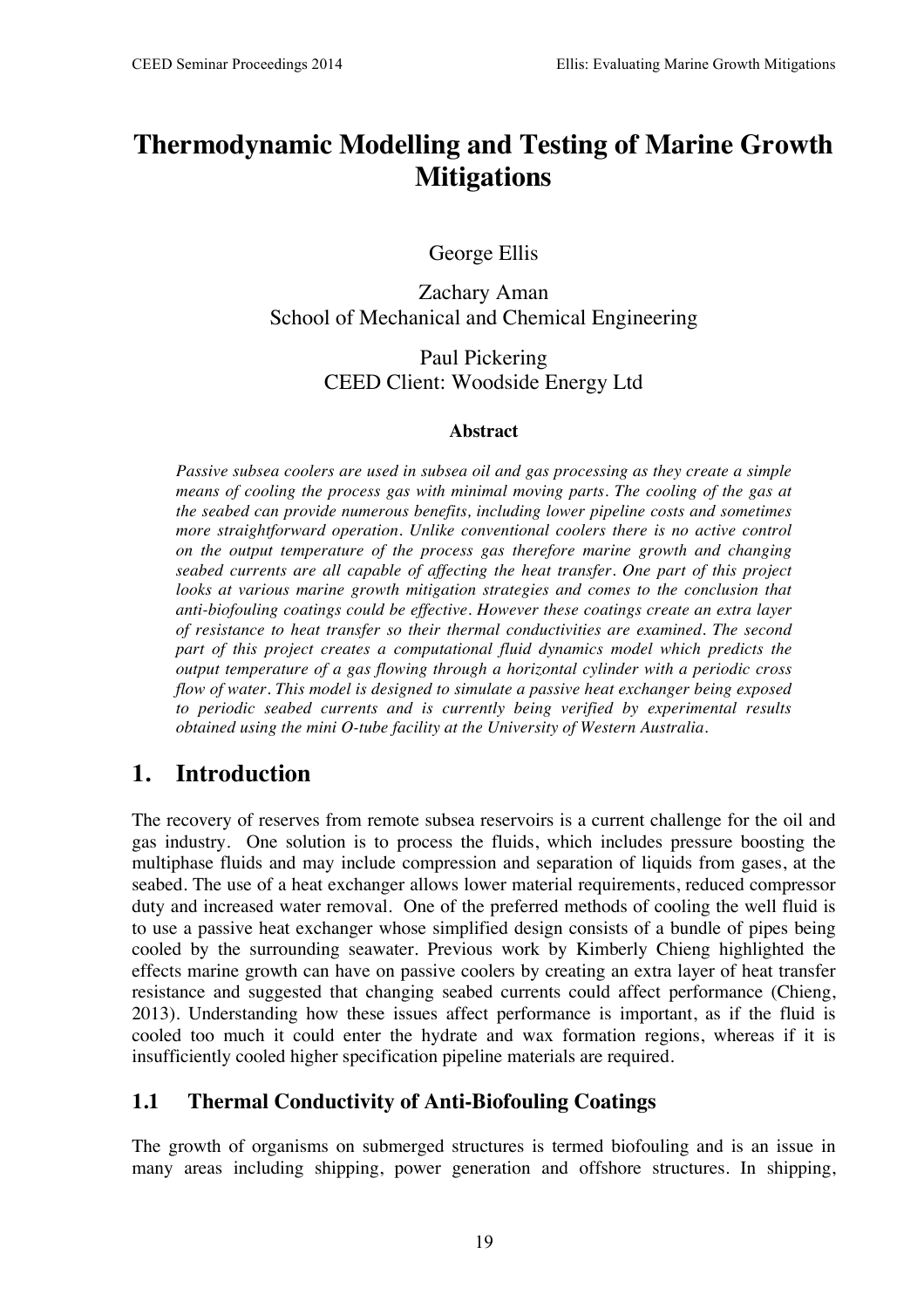coatings are applied to hulls which can be segregated into two commercially available categories; foul-release and anti-foul (AF). Foul release coatings have a low surface energy and are generally silicone or fluoropolymer based, making it difficult for fouling organisms to adhere to the coating. The benefits of this mechanism include its small environmental footprint due to no toxic leaching and the ease of cleaning, whereas drawbacks include lower effectiveness in still water conditions (Chambers et al., 2006).

AF paints have a long history and leach toxins into the sea which kills sea organisms. Following the worldwide ban of tributyltin based paints in 2008 due to environmental concerns, the active biocide in AF paints is generally copper in combination with another "booster" biocide (Yebra et al., 2004). These biocides continue to come under regulatory scrutiny with limits placed on copper leaching rates in several countries and the use of several booster biocides, such as Irgarol, being restricted (Wendt et al., 2013). These paints require a thicker coating to last longer periods, creating more resistance to heat transfer in the passive cooler, and will leech faster due to the raised temperature of the cooler surface.

Both of these coating systems create an extra layer of resistance to heat transfer and their thermal conductivities must be found if they are to be used on a passive cooler. The standard way of measuring the thermal conductivity of a solid is to place it between two temperature sensor plates with heat flow through the system and measure the temperature drop through the solid (Slifka, 2000). This method allows the thermal conductivity to be determined at various temperatures very accurately but was unavailable for this project so another method was used which is outlined in section 2.1. A coating manufacturer has made one of their AF and foul release coating systems available for testing.

### **1.2 Fluctuating Seabed Currents**

As the seawater current velocity changes over a passive cooler, the heat transfer will change as well. This is due to changes in the seawater convection coefficient which is a function of the seawater current velocity. When the water velocity is high, forced convection will dominate whereas at low velocities natural convection will dominate. These changes in the convection coefficient will cause changes in the outlet temperature of the cooler, so the magnitude of these changes was modelled.

Water currents are not constrained to one direction of flow in the open ocean, and designs for passive heat exchangers are varied including orientations with bundles of vertical or horizontal pipes. By modelling the problem as a horizontal pipe with the current velocity perpendicular to the pipe it was possible to test the accuracy of the model using the mini Otube facility at the University of Western Australia. The equations used in the model to estimate convection coefficients are functions of dimensionless numbers so if the model is accurate under testing in the mini O-tube it will be accurate when scaled up to actual flow conditions in a passive subsea cooler.

### **2. Process**

This project involved three distinct tasks which included the thermal conductivity experiments, transient passive cooler model and testing of the model.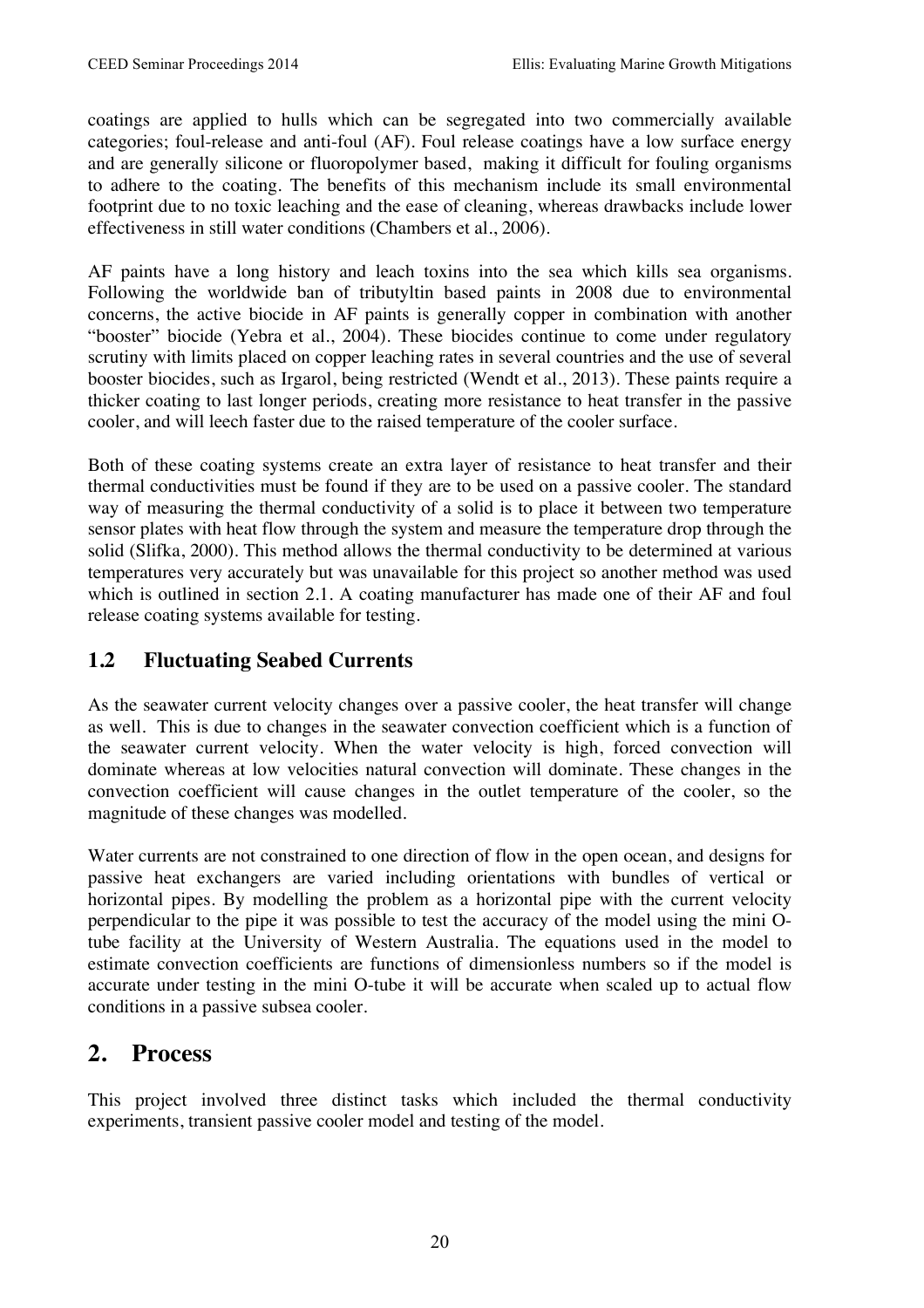### **2.1 Thermal Conductivity Experiments**

With the standard technique for finding the thermal conductivity of a solid outlined in section 1.1 unavailable, a different method was formulated. A ¼ inch steel tube was placed in a water bath of constant temperature. Methane gas of 40°C flowed through the tube and the entrance and exit temperatures of the gas was recorded once the system was at steady state using flow rates varying from 100 ml/min to 10 ml/min. The tubes diameter was then measured several times along its length with a micrometer and then coated with one of the coating systems. The experiment was then repeated and by assuming that the convection coefficient of the gas and water bath were constant for the coated and uncoated pipe, the thermal conductivity of the coating system was inferred. The experimental rig is shown below in figure 1.

The coating systems include an anticorrosive undercoat and a tie coat to help with adhesion to the substrate. They will always be present with the top coat, so the thermal conductivity of the system as a whole was found, not each layer individually. Each layer of coating in normal use is to be applied at a thickness of  $\sim$ 125 $\mu$ m and to reduce error in the experiment the coatings were applied at a larger thickness. By looking at the critical film thickness for various materials, micro effects will not occur in the recommended coating thicknesses, as although the coatings are thin, they are still an order of magnitude away from the critical film thickness (Flik et al., 1992).

This method is less accurate than the standard method used by Slifka, but makes adjustments to minimise the error in the experiment (Slifka, 2000). The temperature of the coating falls along the length of the tube and thermal conductivities change with temperature, however decreasing the length of the pipe to minimise this error increases the errors in the temperature readings and the uncertainty in the coating thickness measurement. Error could have been reduced further by having the thermocouples closer to where the tube enters and exits the water bath, however this error was partially mitigated by using extensive insulation.



**Figure 1 Thermal conductivity experimental rig**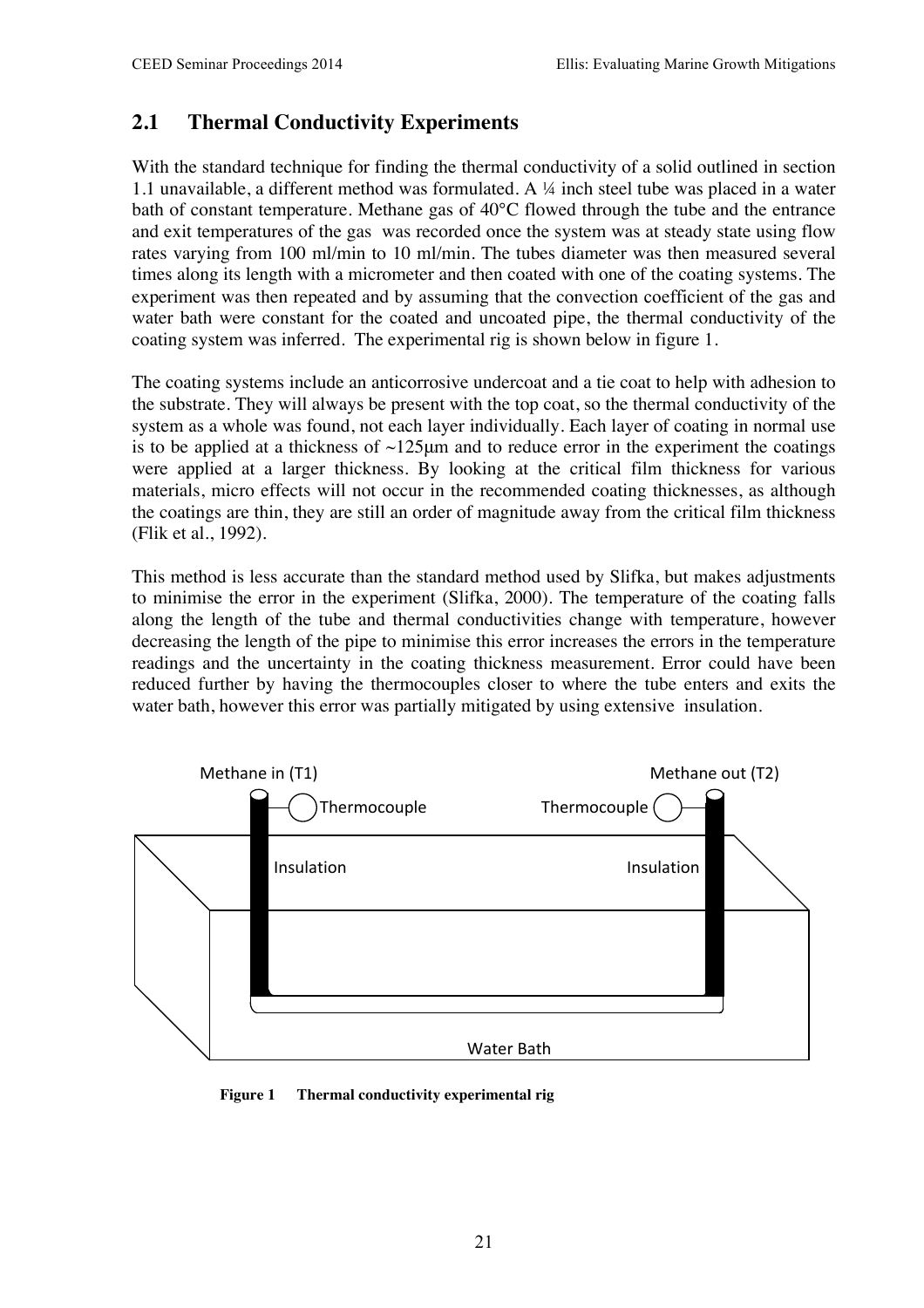#### **2.2 Transient Passive Subsea Cooler Model**

The convection coefficient of the water is regarded as variable in this transient model. This is calculated via equation 1.

$$
u = \frac{A}{2}\sin\left(\frac{2\pi}{B}t\right) + \frac{A}{2} + C\tag{1}
$$

Where u is the sea water velocity, A maximum seawater velocity, B is the period of the seawater current and t is time. C can be used to represent a minimum current velocity or for a constant current velocity by setting A to zero. There are four cases for calculating the convection coefficient of the sea water which include forced convection dominating, forced convection and slight natural convection, forced and natural convection of equal magnitude and natural convection dominating (Fand and Keswani, 1973). These regions are governed by two dimensionless numbers, the Reynolds and the Grashof. In the region where forced and natural convection are of the same magnitude, there are no accurate correlations for convection coefficients in a horizontal cylinder as the convection coefficient oscillates with random period between two extreme values (Fand and Keswani, 1973). In this region the correlations for natural and forced convection are simply added together as an approximation.

The model uses finite differences to solve the circular cylindrical heat diffusion equation shown below in equation 2 to solve the future wall temperatures and then solves the future gas temperatures in the pipe by calculating the heat flow from the gas to the inner cylinder wall via equation 3. To make equation 3 valid, the time step must be a function of the mean gas velocity, u, and the spatial step, z, shown in equation 4. These calculations use physical data from Mulitflash and are calculated in Microsoft Excel using Visual Basic for Applications.

$$
\rho c_p \frac{\partial T}{\partial t} = \frac{1}{r} \frac{\partial}{\partial r} \left( r k \frac{\partial T}{\partial r} \right) \tag{2}
$$

$$
T_{g,z,t+1} = T_{g,z-1,t} - \frac{2(\Delta z)\pi r_1 h_{g,t} (T_{g,z,t} - T_{1,z,t})}{\dot{m}C_p}, \qquad T_{g,0,t} = user\ defined \tag{3}
$$

$$
\Delta t = \frac{\Delta z}{u} \tag{4}
$$



**Figure 2 Isometric view of transient model**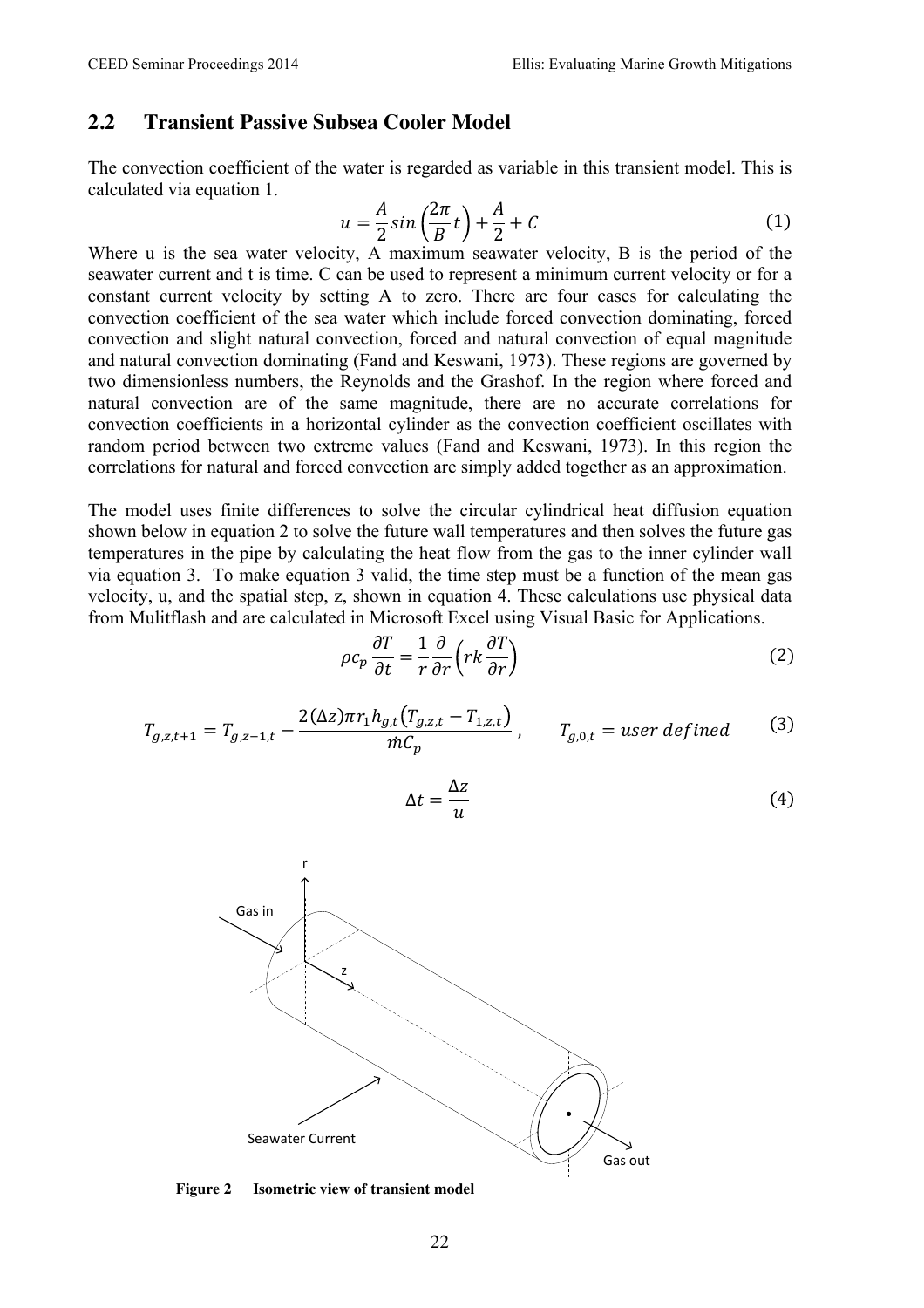### **2.3 Testing Transient Passive Subsea Cooler Model**

The testing of the model is being conducted in the mini O-tube facility at the University of Western Australia. This facility allows oscillatory water current over a horizontal tube which has nitrogen gas flowing through it. From comparing the change in temperature of the gas entering and exiting the system to what is predicted from the model, the accuracy of the model can be ascertained. Figure 3 shows a diagram of the mini O-tube.



**Figure 3 Experimental rig for testing transient model**

### **3. Results and Discussion**



**Figure 4 An example output from the transient model**

Figure 4 shows the transient response to a passive cooler designed by Kimberly Chieng with an oscillatory water current of period 100 seconds, maximum current velocity of 1.5 m/s, gas residence time of 50 seconds, and 100% methane feed (Chieng, 2013). The initial lower gas exit temperature is caused by the initial condition that the pipe wall is the same temperature as the surrounding seawater at the model start time. Other outputs given by the model include